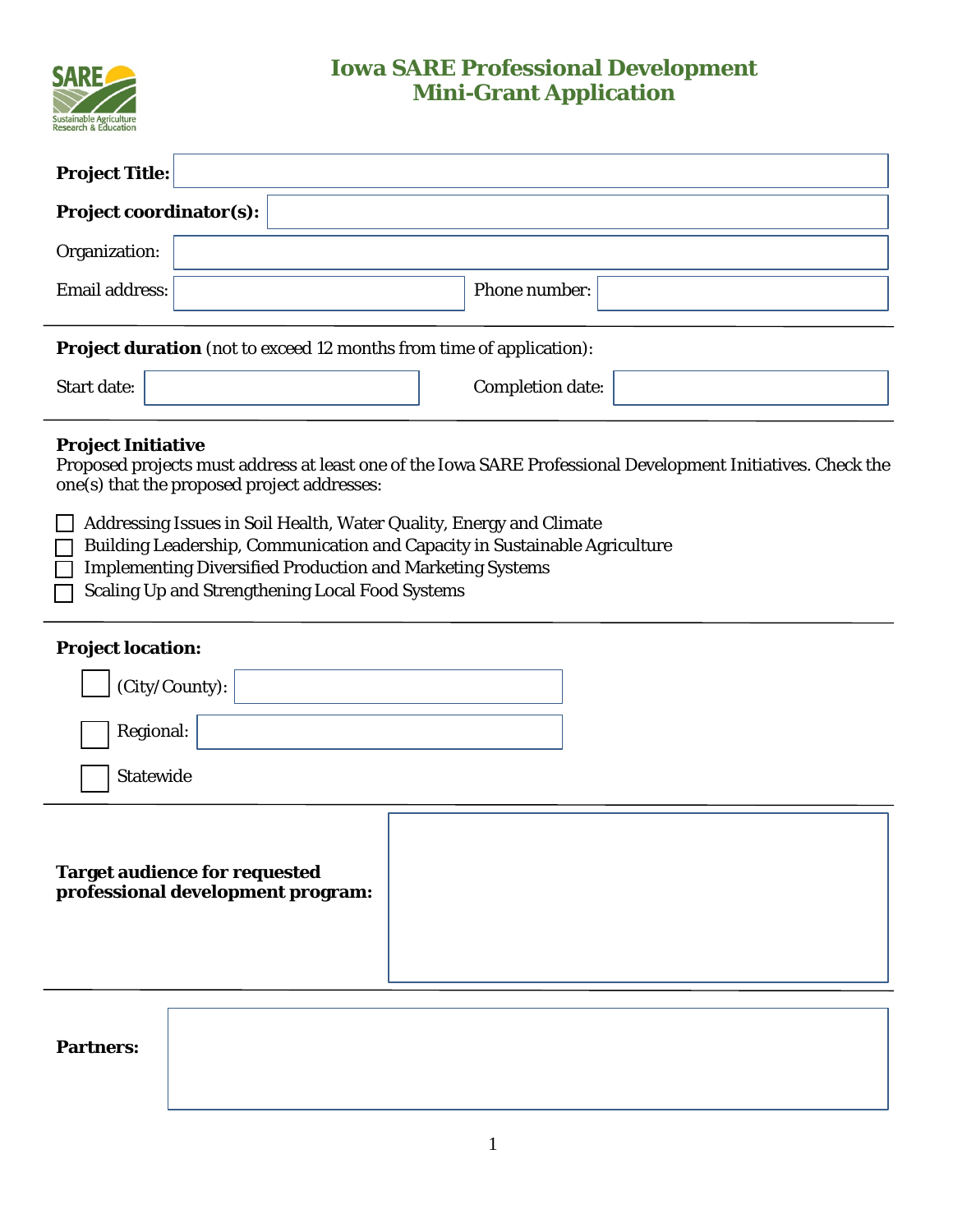| <b>Project type:</b><br>Workshop/training<br>Field day<br>Publication<br>In-service training<br><b>Online Course</b><br>Other: |  |
|--------------------------------------------------------------------------------------------------------------------------------|--|
| <b>Brief description of the</b><br>proposed project:                                                                           |  |
| <b>Project outputs</b><br>and outcomes:                                                                                        |  |
| What will this mini-grant<br>provide that will contribute<br>to the target audience's<br>professional development?             |  |